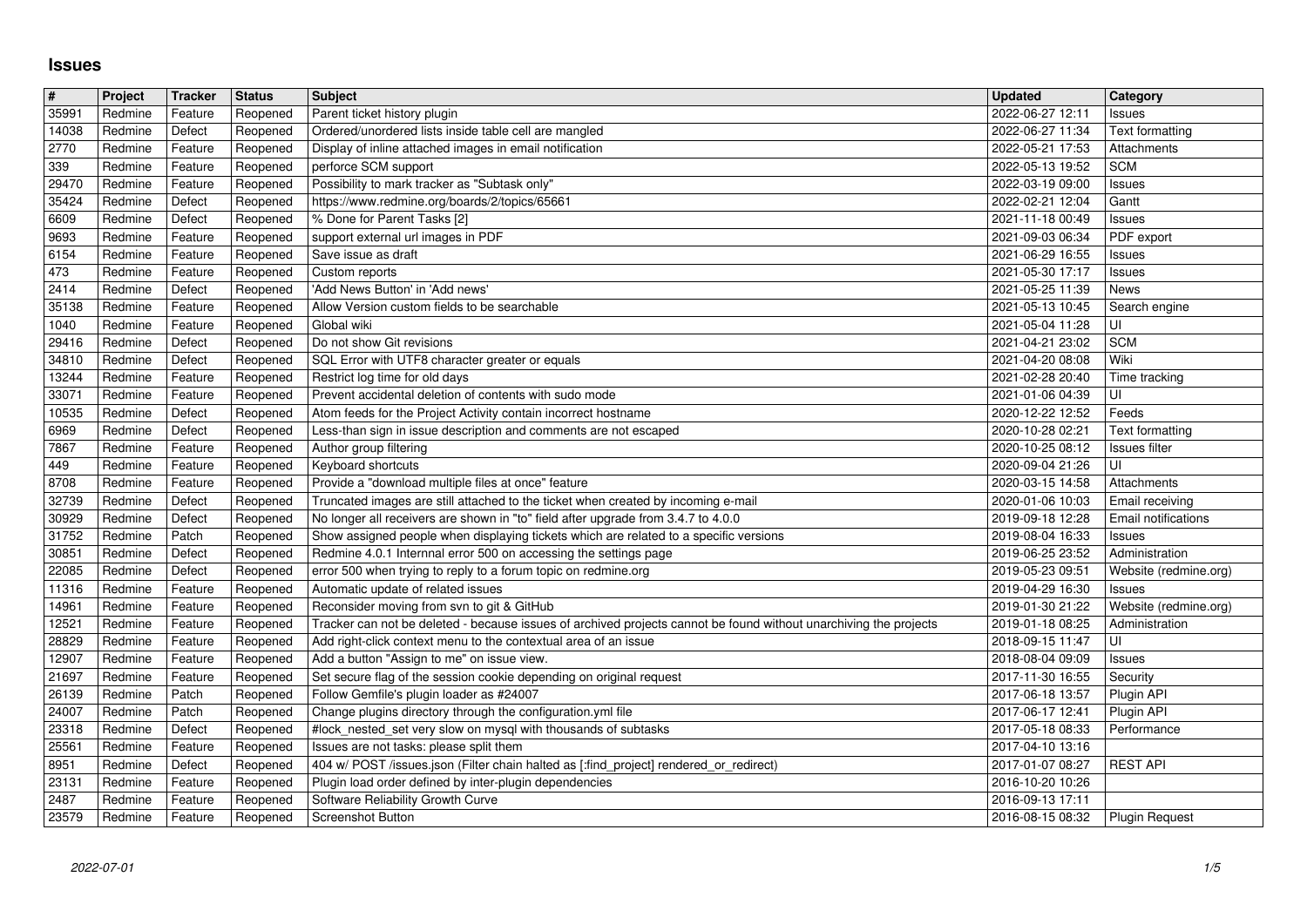| $\boxed{\texttt{#}}$ | Project            | Tracker            | <b>Status</b>        | <b>Subject</b>                                                                                                                      | <b>Updated</b>                       | <b>Category</b>                             |
|----------------------|--------------------|--------------------|----------------------|-------------------------------------------------------------------------------------------------------------------------------------|--------------------------------------|---------------------------------------------|
| 688                  | Redmine            | Feature            | Reopened             | Allow the same email for two accounts                                                                                               | 2016-04-29 17:19                     | Accounts / authentication                   |
| 550<br>4951          | Redmine<br>Redmine | Feature<br>Feature | Reopened<br>Reopened | Function to export whole wiki<br>"Accept Ticket" Link When Viewing Issue                                                            | 2015-06-03 01:18<br>2015-05-24 15:01 | Wiki<br>Issues                              |
| 17469                | Redmine            | Feature            | Reopened             | Add percentage done of project's version to Version#index API response                                                              | 2015-03-26 07:23                     | <b>REST API</b>                             |
| 19229                | Redmine            | Defect             | Reopened             | redmine.org plugin page only shows latest version compatibility                                                                     | 2015-03-07 20:00                     | Website (redmine.org)                       |
| 1689                 | Redmine            | Feature            | Reopened             | <b>Tab Width</b>                                                                                                                    | 2015-02-17 06:57                     | <b>SCM</b>                                  |
| 6378<br>15041        | Redmine<br>Redmine | Defect<br>Defect   | Reopened<br>Reopened | Subtask - Start is invalid<br>Issues list bad ordering by Subject                                                                   | 2014-06-14 05:53<br>2014-05-23 14:47 | Issues<br>Issues                            |
| 7748                 | Redmine            | Feature            | Reopened             | Options to copy subprojects, tasks with a project                                                                                   | 2014-03-06 11:05                     | Administration                              |
| 15760                | Redmine            | Feature            | Reopened             | JS response support for #render_error                                                                                               | 2014-02-23 09:17                     | Code cleanup/refactoring                    |
| 15578                | Redmine            | Feature            | Reopened             | Bulk update Start/End Date with different dates for each issue                                                                      | 2013-12-13 18:51                     | Issues planning                             |
| 617<br>15327         | Redmine<br>Redmine | Feature<br>Defect  | Reopened<br>Reopened | wiki: thoughts of WYSIWYG<br>move issue(s) disappeared / not functional                                                             | 2013-12-03 10:47<br>2013-12-01 05:05 | <b>Plugin Request</b><br>Issues permissions |
| 7699                 | Redmine            | Defect             | Reopened             | Subversion: 500 Internal Server Error when browsing a repository                                                                    | 2013-10-22 22:55                     | <b>SCM</b>                                  |
| 6868                 | Redmine            | Defect             | Reopened             | migrate_from_trac and trac 0.12                                                                                                     | 2013-10-16 14:00                     | Importers                                   |
| 3793<br>3988         | Redmine<br>Redmine | Defect<br>Feature  | Reopened             | Error 302 (Found): "Filter chain halted" on issue creation<br>Show diff in revision page                                            | 2013-10-14 11:54                     | Issues<br><b>SCM</b>                        |
| 5114                 | Redmine            | Defect             | Reopened<br>Reopened | New issue statuses not showing up in old workflows                                                                                  | 2013-08-19 23:56<br>2013-06-17 18:39 | Issues                                      |
| 14148                | Redmine            | Patch              | Reopened             | Double translation: label_f_hours vs. x_hours                                                                                       | 2013-06-06 01:02                     | Translations                                |
| 13815                | Redmine            | Feature            | Reopened             | Modify columns of timelog csv export                                                                                                | 2013-04-23 14:01                     | Time tracking                               |
| 4967<br>12950        | Redmine<br>Redmine | Feature<br>Defect  | Reopened<br>Reopened | Issues colors<br>priority dropdown empty on m.redmine.org                                                                           | 2013-04-23 08:51<br>2013-04-10 18:06 | luı<br>Website (redmine.org)                |
| 12532                | Redmine            | Feature            | Reopened             | "Improve visibility of the "test email configuration" link"                                                                         | 2013-04-10 13:09                     | Administration                              |
| 6376                 | Redmine            | Defect             | Reopened             | Turning off textile inline with '==' doesn't work.                                                                                  | 2013-04-09 17:24                     | Text formatting                             |
| 12814                | Redmine            | Feature            | Reopened             | Ability to specify target version sort order                                                                                        | 2013-03-27 21:39                     | Roadmap                                     |
| 13118<br>5286        | Redmine<br>Redmine | Defect<br>Feature  | Reopened<br>Reopened | a_issue.project.issue_custom_fields don't work always correct<br>Need a way to load all issues in 1 web request, not just 25/50/100 | 2013-02-14 12:54<br>2013-01-15 10:55 | Custom fields                               |
| 5653                 | Redmine            | Feature            | Reopened             | My page - blocks                                                                                                                    | 2013-01-14 15:39                     | UI                                          |
| 11752                | Redmine            | Defect             | Reopened             | Internal error when view the diff when using the redmine with git                                                                   | 2012-10-29 10:02                     | <b>SCM</b>                                  |
| 9385                 | Redmine            | Feature            | Reopened             | Specify a specifc branch in a reference                                                                                             | 2012-10-15 15:06                     | Text formatting                             |
| 7568<br>11010        | Redmine<br>Redmine | Defect<br>Defect   | Reopened<br>Reopened | Long combination of characters without spaces goes beyond the edge of the window<br>Redmine 2.0 does not support Microsoft Quotes   | 2012-06-10 22:42<br>2012-05-24 20:05 | Text formatting<br>luı                      |
| 10514                | Redmine            | Feature            | Reopened             | Follow file rename/move on repository file history (git)                                                                            | 2012-03-21 23:31                     | <b>SCM</b>                                  |
| 1157                 | Redmine            | Feature            | Reopened             | Gantt chart for a user across all projects                                                                                          | 2012-02-03 17:23                     | Issues                                      |
| 5732                 | Redmine            | Feature            | Reopened             | cannot copy/move subtask from one parent issue to another                                                                           | 2012-01-09 18:38                     | UI                                          |
| 1513<br>8915         | Redmine<br>Redmine | Defect<br>Feature  | Reopened<br>Reopened | Fixing issues in commit messages can break the workflow<br>Use *.exe (e.g. hg.exe) for SCM command on Windows                       | 2011-11-29 01:13<br>2011-11-12 01:21 | Issues<br><b>SCM</b>                        |
| 5327                 | Redmine            | Defect             | Reopened             | Auth source LDAP parameters being filled incorrectly                                                                                | 2011-07-07 13:52                     | l UI                                        |
| 8423                 | Redmine            | Feature            |                      | Reopened   Redirect to self (action) in MyController                                                                                | 2011-05-23 18:14                     | Code cleanup/refactoring                    |
| 2893                 | Redmine            | Feature            | Reopened             | Add a view to confirm issue deletion                                                                                                | 2011-03-29 14:38                     | UI                                          |
| 3554<br>7572         | Redmine<br>Redmine | Defect<br>Defect   | Reopened<br>Reopened | The IMAP method for anonymous issue creation doesn't work from revision Revision 2789<br>Commit driven state setting not changable  | 2011-03-24 09:04<br>2011-02-09 14:27 | Email receiving<br><b>SCM</b>               |
| 5274                 | Redmine            | Feature            | Reopened             | Add hook allowing AuthSources to supply a CAPTCHA challenge                                                                         | 2011-01-12 16:23                     | Accounts / authentication                   |
|                      |                    |                    |                      |                                                                                                                                     |                                      |                                             |
|                      |                    |                    |                      |                                                                                                                                     |                                      |                                             |
|                      |                    |                    |                      |                                                                                                                                     |                                      |                                             |
|                      |                    |                    |                      |                                                                                                                                     |                                      |                                             |
|                      |                    |                    |                      |                                                                                                                                     |                                      |                                             |
|                      |                    |                    |                      |                                                                                                                                     |                                      |                                             |
|                      |                    |                    |                      |                                                                                                                                     |                                      |                                             |
|                      |                    |                    |                      |                                                                                                                                     |                                      |                                             |
|                      |                    |                    |                      |                                                                                                                                     |                                      |                                             |
|                      |                    |                    |                      |                                                                                                                                     |                                      |                                             |
|                      |                    |                    |                      |                                                                                                                                     |                                      |                                             |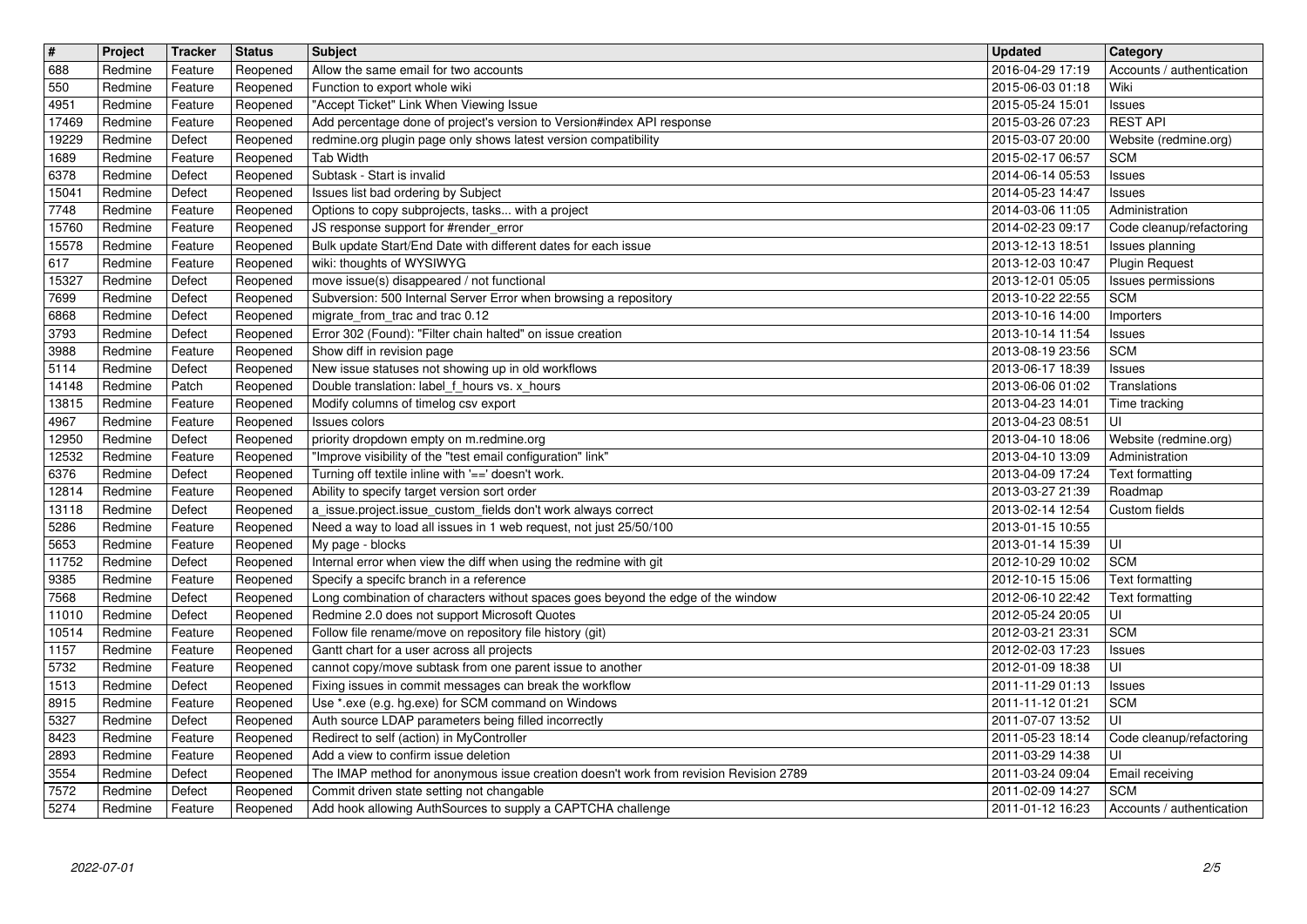| $\boxed{\texttt{#}}$ | Project            | Tracker            | <b>Status</b>        | <b>Subject</b>                                                                                                          | <b>Updated</b>                       | Category                                           |
|----------------------|--------------------|--------------------|----------------------|-------------------------------------------------------------------------------------------------------------------------|--------------------------------------|----------------------------------------------------|
| 7217                 | Redmine            | Defect             | Reopened             | Access to SVN Repository of subproject is not allowed if repo belongs to parent project                                 | 2011-01-03 21:15                     | Permissions and roles                              |
| 1628<br>6645         | Redmine<br>Redmine | Defect<br>Feature  | Reopened<br>Reopened | redmine sends http on forms on https server<br>atomic 'grab' button                                                     | 2010-12-19 04:58<br>2010-11-02 15:12 |                                                    |
| 5932                 | Redmine            | Defect             | Reopened             | hook for :view_repositories_show_contextual is incomplete                                                               | 2010-07-25 03:19                     | Plugin API                                         |
| 4534                 | Redmine            | Feature            | Reopened             | Only receive emails for new issues                                                                                      | 2010-07-22 00:02                     | <b>Email notifications</b>                         |
| 2197                 | Redmine            | Patch              | Reopened             | protect user email from spmamer                                                                                         | 2010-01-03 03:48                     | <b>Email notifications</b>                         |
| 4089<br>3575         | Redmine<br>Redmine | Feature<br>Feature | Reopened<br>Reopened | Fires a warning if required custom fields exist when migrating<br>Diff with older revision                              | 2009-11-11 22:59<br>2009-08-26 11:23 | Importers<br>SCM                                   |
| 37376                | Redmine            | Defect             | Resolved             | Fields of registration                                                                                                  | 2022-07-01 16:01                     |                                                    |
| 36387                | Redmine            | Patch              | Resolved             | <b>Updating Hungarian translation</b>                                                                                   | 2022-01-19 13:19                     | Translations                                       |
| 36245                | Redmine            | Defect             | Resolved             | ActiveSupport::Reloader.to_prepare not working in trunk 21287<br>Unnecessary encoded CR characters in mails             | 2022-01-06 16:54                     | Plugin API                                         |
| 34831<br>35558       | Redmine<br>Redmine | Defect<br>Feature  | Resolved<br>Resolved | Add button "Send notification again"                                                                                    | 2021-12-01 14:44<br>2021-11-11 18:23 | Email notifications<br><b>Email notifications</b>  |
| 35431                | Redmine            | Defect             | Resolved             | send notifications to user selected from costum field (user type)                                                       | 2021-09-10 08:39                     | <b>Email notifications</b>                         |
| 35355                | Redmine            | Defect             | Resolved             | Unable to create or edit users with Cyrillic logins                                                                     | 2021-06-06 21:42                     | Accounts / authentication                          |
| 35225<br>33097       | Redmine<br>Redmine | Defect<br>Feature  | Resolved<br>Resolved | Edit issue shows date in MM/DD/YYYY while the rest of the application shows YYYY/MM/DD<br>Feedback about email delivery | 2021-05-12 12:50<br>2021-04-14 15:58 | <b>Issues</b><br><b>Email notifications</b>        |
| 32090                | Redmine            | Feature            | Resolved             | REST API: users: add support for status=*                                                                               | 2021-02-20 17:44                     | <b>REST API</b>                                    |
| 33325                | Redmine            | Feature            | Resolved             | Export spent time report as PDF                                                                                         | 2021-01-09 02:34                     | Time tracking                                      |
| 33722                | Redmine            | Patch              | Resolved             | migrate_from_trac dose not work                                                                                         | 2020-07-30 14:29                     | Importers                                          |
| 33138<br>33139       | Redmine<br>Redmine | Defect<br>Defect   | Resolved<br>Resolved | Apache crashes with Redmine.pm and RedmineCacheCredsMax active<br>Redmine.pm not working with socks                     | 2020-05-19 13:42<br>2020-05-19 13:40 | SCM extra<br>SCM extra                             |
| 33291                | Redmine            | Defect             | Resolved             | Gantt conversion to png failed with error w.r.t. font 'helvetica'                                                       | 2020-05-14 10:51                     | Gantt                                              |
| 33375                | Redmine            | Feature            | Resolved             | Send Email Notification for TimeEntry                                                                                   | 2020-04-30 17:53                     | Time tracking                                      |
| 33210                | Redmine            | Feature            | Resolved             | Add "Filters" category to redmine.org<br>Idap authentification without binding?                                         | 2020-04-21 11:42                     | Website (redmine.org)<br>Accounts / authentication |
| 3876<br>33088        | Redmine<br>Redmine | Feature<br>Defect  | Resolved<br>Resolved | Should User.notify_about?(issue) consider the issue being wathced by the user?                                          | 2020-03-31 09:28<br>2020-03-09 03:04 | Email notifications                                |
| 32983                | Redmine            | Defect             | Resolved             | Filter for "Blocked by" "no open issues" not working                                                                    | 2020-02-13 09:30                     | Issues filter                                      |
| 31224                | Redmine            | Patch              | Resolved             | My page, add Time Entry queries                                                                                         | 2019-11-15 00:50                     | My page                                            |
| 26122<br>9966        | Redmine<br>Redmine | Patch<br>Defect    | Resolved<br>Resolved | Implementation of visible conditions with inner join instead of subselect<br>Private issue permissions                  | 2019-09-27 18:22<br>2019-09-26 17:54 | Performance                                        |
| 10023                | Redmine            | Defect             | Resolved             | Filename of attachments                                                                                                 | 2019-09-26 17:54                     | Issues permissions<br>Attachments                  |
| 31107                | Redmine            | Feature            | Resolved             | How to disable email subject processing                                                                                 | 2019-09-18 15:05                     | Email receiving                                    |
| 31968                | Redmine            | Defect             | Resolved             | MIME Content Type is not properly handled while attaching the files                                                     | 2019-08-28 14:41                     | Attachments                                        |
| 31404<br>29654       | Redmine<br>Redmine | Feature<br>Feature | Resolved<br>Resolved | Time visualization plugin<br>Adding a text box in the settings page to take recursive data                              | 2019-05-20 11:39<br>2019-03-13 10:51 | <b>Plugin Request</b><br>Project settings          |
| 9697                 | Redmine            | Patch              | Resolved             | Projects list with progress                                                                                             | 2019-02-15 19:44                     | UI                                                 |
| 10975                | Redmine            | Feature            | Resolved             | An 'Involved In' filter                                                                                                 | 2018-06-06 10:54                     | Issues                                             |
| 27603                | Redmine            | Feature            | Resolved             | Support for LDAP jpegPhoto or thumbnailPhoto                                                                            | 2017-11-22 12:09 LDAP                |                                                    |
| 20943<br>20595       | Redmine<br>Redmine | Defect<br>Feature  | Resolved<br>Resolved | migrate_from_trac.rake dont work<br>Hierarchical Numbering on headers                                                   | 2017-08-01 13:32<br>2017-05-27 05:46 | Importers<br>Text formatting                       |
| 24051                | Redmine            | Patch              | Resolved             | As a non-admin user using API, I want to be able to filter users by their username without getting forbidden exception  | 2016-11-02 17:51                     | <b>REST API</b>                                    |
|                      |                    |                    |                      |                                                                                                                         |                                      |                                                    |
|                      |                    |                    |                      |                                                                                                                         |                                      |                                                    |
|                      |                    |                    |                      |                                                                                                                         |                                      |                                                    |
|                      |                    |                    |                      |                                                                                                                         |                                      |                                                    |
|                      |                    |                    |                      |                                                                                                                         |                                      |                                                    |
|                      |                    |                    |                      |                                                                                                                         |                                      |                                                    |
|                      |                    |                    |                      |                                                                                                                         |                                      |                                                    |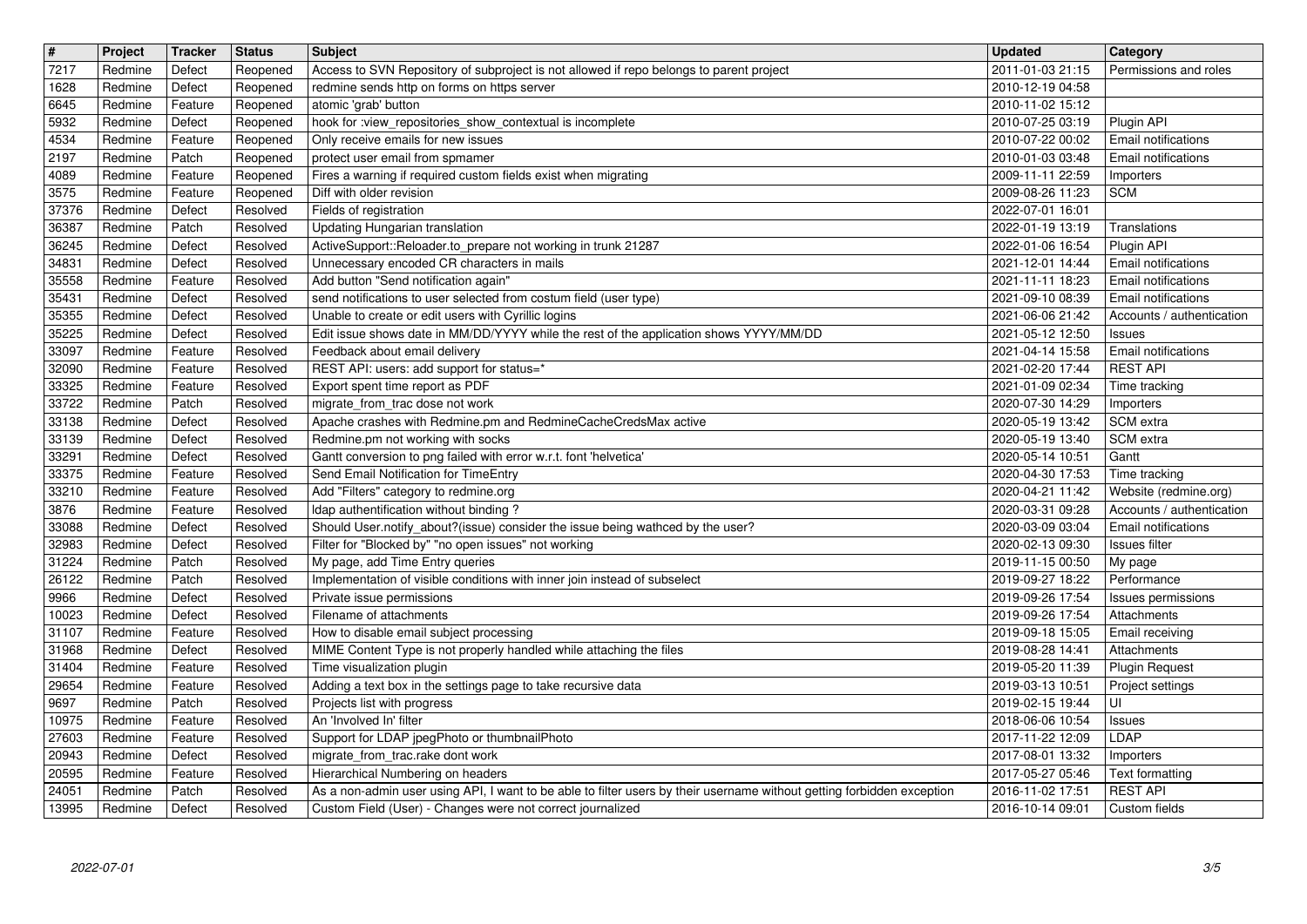| $\boxed{\texttt{#}}$ | Project            | Tracker          | <b>Status</b>          | <b>Subject</b>                                                                                                                 | <b>Updated</b>                              | <b>Category</b>                              |
|----------------------|--------------------|------------------|------------------------|--------------------------------------------------------------------------------------------------------------------------------|---------------------------------------------|----------------------------------------------|
| 18059                | Redmine            | Patch            | Resolved               | Activity when issue change assigned to.                                                                                        | 2015-09-17 15:17                            | <b>Activity view</b>                         |
| 14906<br>5510        | Redmine<br>Redmine | Defect<br>Patch  | Resolved<br>Resolved   | Excessive queries on roles table when show a Issue<br>Enable Mutliple Versions Per Issue                                       | 2015-07-24 08:43<br>2015-06-30 10:38        | Issues<br>Roadmap                            |
| 19564                | Redmine            | Feature          | Resolved               | Hide custom field during pdf export                                                                                            | 2015-05-07 06:26                            | Custom fields                                |
| 19002                | Redmine            | Defect           | Resolved               | Typos in descriptions of buildin macros (seen through {{macro_list}} output)                                                   | 2015-02-18 12:38                            | Website (redmine.org)                        |
| 18984                | Redmine            | Defect           | Resolved               | migrate_from_mantis with NoMethodError: strftime                                                                               | 2015-02-02 16:52                            | Importers                                    |
| 18496<br>18006       | Redmine<br>Redmine | Patch<br>Feature | Resolved<br>Resolved   | Migrate to Redmine 2.5.3 (or 2.6.0) from Mantis 1.2.17<br>Project's custom fields should be available in issue lists columns   | 2014-12-28 04:46<br>2014-10-07 16:15        | Importers<br>Custom fields                   |
| 10504                | Redmine            | Defect           | Resolved               | migrate_from_mantis script fails on first project when trying to update version dates                                          | 2014-05-18 05:42                            | Importers                                    |
| 15382                | Redmine            | Feature          | Resolved               | Show parent project in notification mail subject line                                                                          | 2014-04-25 11:13                            | Email notifications                          |
| 10532                | Redmine            | Defect           | Resolved               | migrate_from_mantis script fails with missing table name                                                                       | 2014-04-19 10:17                            |                                              |
| 11760                | Redmine            | Feature          | Resolved               | First-post moderation                                                                                                          | 2014-02-07 01:12                            | Permissions and roles                        |
| 10503<br>13239       | Redmine<br>Redmine | Feature<br>Patch | Resolved<br>Resolved   | Change or update issue 'assigned to' depening on category<br>migrate_from_mantis script doesn't work for later mantis versions | 2013-06-06 08:08<br>2013-02-20 23:07        | <b>Issues</b><br>Importers                   |
| 13191                | Redmine            | Feature          | Resolved               | Custom query: When an issue was applied to version x?                                                                          | 2013-02-16 15:22                            | Issues                                       |
| 11952                | Redmine            | Feature          | Resolved               | Multiple entries insert in a custom fields list with the REST API                                                              | 2012-09-27 21:43                            | <b>REST API</b>                              |
| 5072                 | Redmine            | Defect           | Resolved               | SVN Repository Error when using FastCGI on IIS7                                                                                | 2012-03-26 14:08                            | <b>SCM</b>                                   |
| 37282                | Redmine            | Defect           | Confirmed              | subtask isn't displayed correctly since 4.2.7                                                                                  | 2022-06-30 08:30                            | UI                                           |
| 37229<br>37268       | Redmine<br>Redmine | Defect<br>Defect | Confirmed<br>Confirmed | Ignore workflow transitions that already defined and now is not appliable<br>Performance problem with Redmine 4.2.7 and 5.0.2  | 2022-06-29 05:39<br>2022-06-27 21:13        | Issues workflow<br><b>Issues list</b>        |
| 36901                | Redmine            | Defect           | Confirmed              | Jump to project is misaligned in Safari 15.4                                                                                   | 2022-06-20 19:42                            | UI                                           |
| 37102                | Redmine            | Defect           | Confirmed              | Cannot 'move' ticket from one parent to another when the Parent tickets are related as Follows and Precedes                    | 2022-05-12 14:32                            | Issues planning                              |
| 37063                | Redmine            | Defect           | Confirmed              | Code highlight adds trailing space after quotes                                                                                | 2022-05-12 07:46                            | Text formatting                              |
| 34025                | Redmine            | Defect           | Confirmed              | Issue subject truncated to 100 chars in the list from Projects > View all issues > Atom                                        | 2022-03-28 23:07                            | Feeds                                        |
| 4682<br>34634        | Redmine<br>Redmine | Defect<br>Defect | Confirmed<br>Confirmed | Completed version with wrong progress bar status<br>Can't add deleted wiki Tab (404)                                           | 2022-03-27 23:17<br>2022-03-27 23:17        | Roadmap<br>Wiki                              |
| 34922                | Redmine            | Defect           | Confirmed              | Reload whole time entries form on project change                                                                               | 2022-02-03 08:14                            | UI                                           |
| 29512                | Redmine            | Defect           | Confirmed              | Test failures with redmine-3.4.6.zip in development mode                                                                       | 2022-01-20 02:16                            |                                              |
| 36452                | Redmine            | Defect           | Confirmed              | Infinite loop on PDF export if image included with attributes                                                                  | 2022-01-20 01:26                            | PDF export                                   |
| 35726                | Redmine            | Defect           | Confirmed              | Time Formatting does not apply to CSV exports                                                                                  | 2022-01-19 22:45                            | Time tracking                                |
| 35062                | Redmine<br>Redmine | Defect<br>Defect | Confirmed<br>Confirmed | Back URLs with <t+ break<br="" operator="">Irrelevant groups in "Add watchers" list</t+>                                       | 2022-01-18 20:10<br>2022-01-18 03:00        |                                              |
| 35141<br>34778       | Redmine            | Defect           | Confirmed              | Inconsistencies working with workflow permissions                                                                              | 2022-01-03 01:45                            | Issues permissions<br><b>Issues workflow</b> |
| 16329                | Redmine            | Defect           | Confirmed              | right click on an issue ignore fields permissions                                                                              | 2021-10-26 07:36                            | Issues                                       |
| 1013                 | Redmine            | Defect           | Confirmed              | Custom queries can be saved under same name                                                                                    | 2021-10-25 11:43                            | Issues                                       |
| 35927                | Redmine            | Defect           | Confirmed              | Slow loading of /time_entries/new                                                                                              | 2021-10-03 07:41                            | Time tracking                                |
| 31010                | Redmine            | Defect           | Confirmed              | The query visibility option "To me only" actually behaves as "To the owner only"                                               | 2021-08-28 08:37                            | Issues                                       |
| 35557<br>35248       | Redmine<br>Redmine | Defect<br>Defect | Confirmed<br>Confirmed | Fix position when rendering custom field enumerations<br>Hard-coded error messages in IssueStatus                              | 2021-07-13 10:09<br>2021-05-18 08:58   I18n | Custom fields                                |
| 28882                | Redmine            | Defect           | Confirmed              | <b>GDPR</b> compliance                                                                                                         | 2021-05-11 05:59                            | Website (redmine.org)                        |
| 30125                | Redmine            | Defect           | Confirmed              | Can't be distinguished when deleting multiple attachments with the same file name in one action.                               | 2021-03-26 06:58                            | Attachments                                  |
| 31637<br>6082        | Redmine<br>Redmine | Defect<br>Defect | Confirmed<br>Confirmed | CSV and PDF export don't respect Time span format<br>acts_as_event email key                                                   | 2021-03-14 14:24<br>2021-03-05 06:44        | Time tracking<br>Activity view               |
|                      |                    |                  |                        |                                                                                                                                |                                             |                                              |
|                      |                    |                  |                        |                                                                                                                                |                                             |                                              |
|                      |                    |                  |                        |                                                                                                                                |                                             |                                              |
|                      |                    |                  |                        |                                                                                                                                |                                             |                                              |
|                      |                    |                  |                        |                                                                                                                                |                                             |                                              |
|                      |                    |                  |                        |                                                                                                                                |                                             |                                              |
|                      |                    |                  |                        |                                                                                                                                |                                             |                                              |
|                      |                    |                  |                        |                                                                                                                                |                                             |                                              |
|                      |                    |                  |                        |                                                                                                                                |                                             |                                              |
|                      |                    |                  |                        |                                                                                                                                |                                             |                                              |
|                      |                    |                  |                        |                                                                                                                                |                                             |                                              |
|                      |                    |                  |                        |                                                                                                                                |                                             |                                              |
|                      |                    |                  |                        |                                                                                                                                |                                             |                                              |
|                      |                    |                  |                        |                                                                                                                                |                                             |                                              |
|                      |                    |                  |                        |                                                                                                                                |                                             |                                              |
|                      |                    |                  |                        |                                                                                                                                |                                             |                                              |
|                      |                    |                  |                        |                                                                                                                                |                                             |                                              |
|                      |                    |                  |                        |                                                                                                                                |                                             |                                              |
|                      |                    |                  |                        |                                                                                                                                |                                             |                                              |
|                      |                    |                  |                        |                                                                                                                                |                                             |                                              |
|                      |                    |                  |                        |                                                                                                                                |                                             |                                              |
|                      |                    |                  |                        |                                                                                                                                |                                             |                                              |
|                      |                    |                  |                        |                                                                                                                                |                                             |                                              |
|                      |                    |                  |                        |                                                                                                                                |                                             |                                              |
|                      |                    |                  |                        |                                                                                                                                |                                             |                                              |